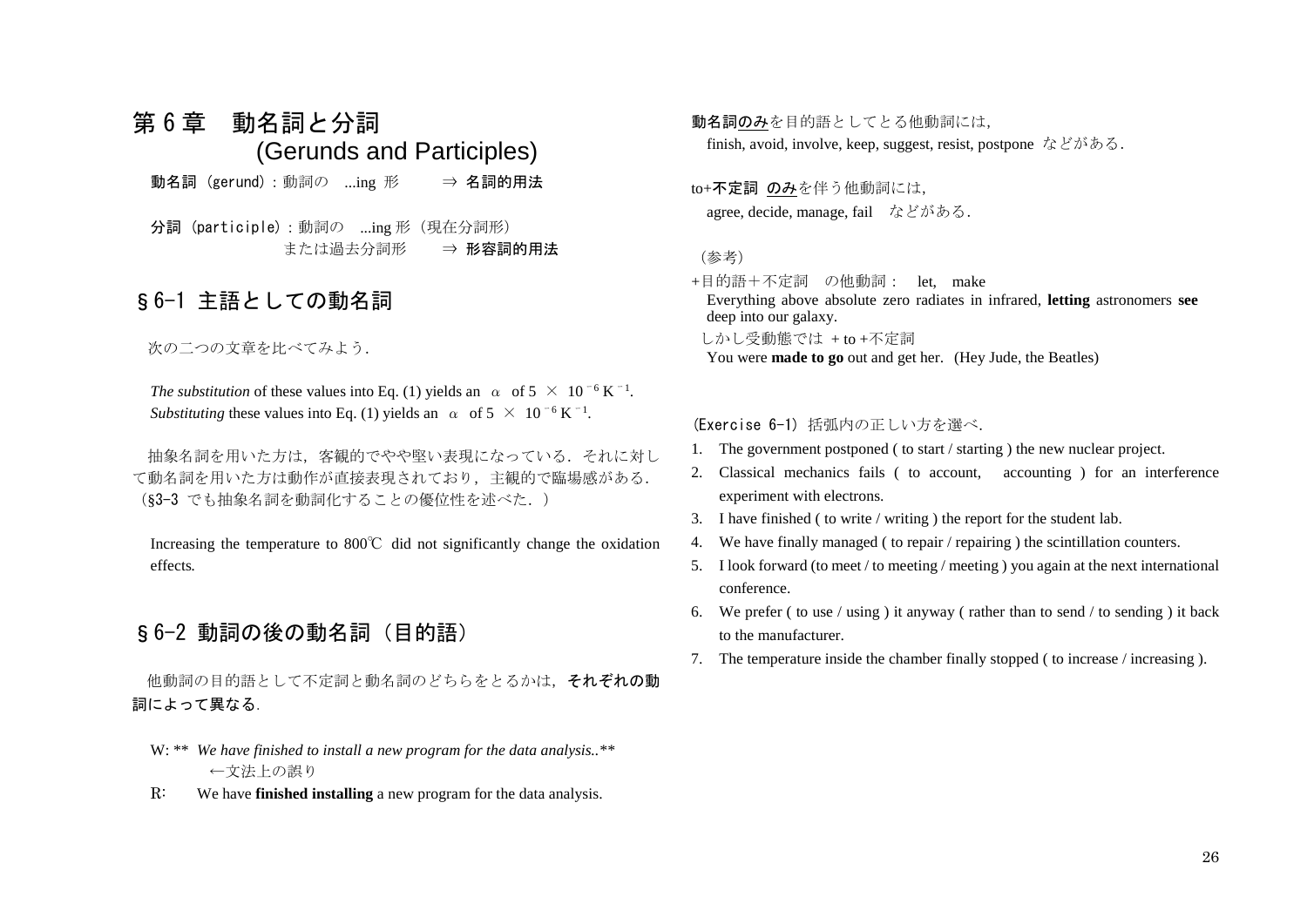### §6-3 前置詞の後の動名詞 (目的語)

前置詞+動名詞(あるいは接続詞+現在分詞)の形で行為を表すことにより, 文が引き締まることが多い.

They first produced various color centers *by irradiation of* the crystal. They first produced various color centers by irradiating the crystal.

同様に "by measurement of" より "by measuring" の方が、用法は名詞では あるが本来は動詞であるという動名詞の機能が生かされて,簡潔明快になる. 熟語的に決まった前置詞があるときは,それに続けるには動名詞を用いる.

W: \*\* *Impurities play an important role to increase metal hardness."*

R: Impurities play an important role in increasing metal hardness.

"play a part ( a role) in"の後には名詞か動名詞.同様の例として "be worth ...ing", "get rid of ...ing", "succeed in ...ing" などが挙げられる.

Murphy's law:

If anything can go wrong, it will.

Corollaries(系):

- 1. If there is a possibility of several things going wrong, the one that will cause the most damage will be the one to go wrong.
- 2. It is impossible to make anything foolproof because fools are so ingenious.

### §6-4 分詞

分詞:動詞の...ing 形(現在分詞形)または過去分詞形の形容詞的用法 A scattering cross section decreases with **increasing** the energy of the incident particle. 分詞"increasing"は"energy"を修飾する形容詞なので、"the"は不要.

現在分詞は能動的(能動分詞) a heating filament (加熱用フィラメント) 過去分詞は受動的(受動分詞) a heated substrate (加熱された基板) ☆この過去分詞は時制とは全く無関係

#### 時制の表現は:

能動分詞の完了形は having + 過去分詞 受動分詞の完了形は having been + 過去分詞

- (Exercise 6-2)原型の与えられた動詞の分詞をカッコのなかに入れて文を 完成せよ.
- 1. The cable ( ) the electricity is very heavy. [supply]
- 2. The ( ) gas is discarded before high-purity  $^{18}O_2$  gas is introduced into the chamber. [remain]
- 3. A new composite material ( ) last year is already being produced on a commercial basis. [develop]
- 4. ( ) the strengths of this new model in the last section, I will now discuss its drawbacks. [emphasize]
- 5. ( ) in Fig. 10 are some of the simpler Feynman diagrams for electron-electron scattering. [show]

#### (Exercise 6-3) 次の文を分詞を使って書き改めよ.

- 1. The force that holds the sun and the earth together is gravitation.
- 2. The mechanical parts which should be repaired immediately are listed below. ("require" を用いて)
- 3. Hadrons which differ only in their charge can be combined into groups which are called multiplets.